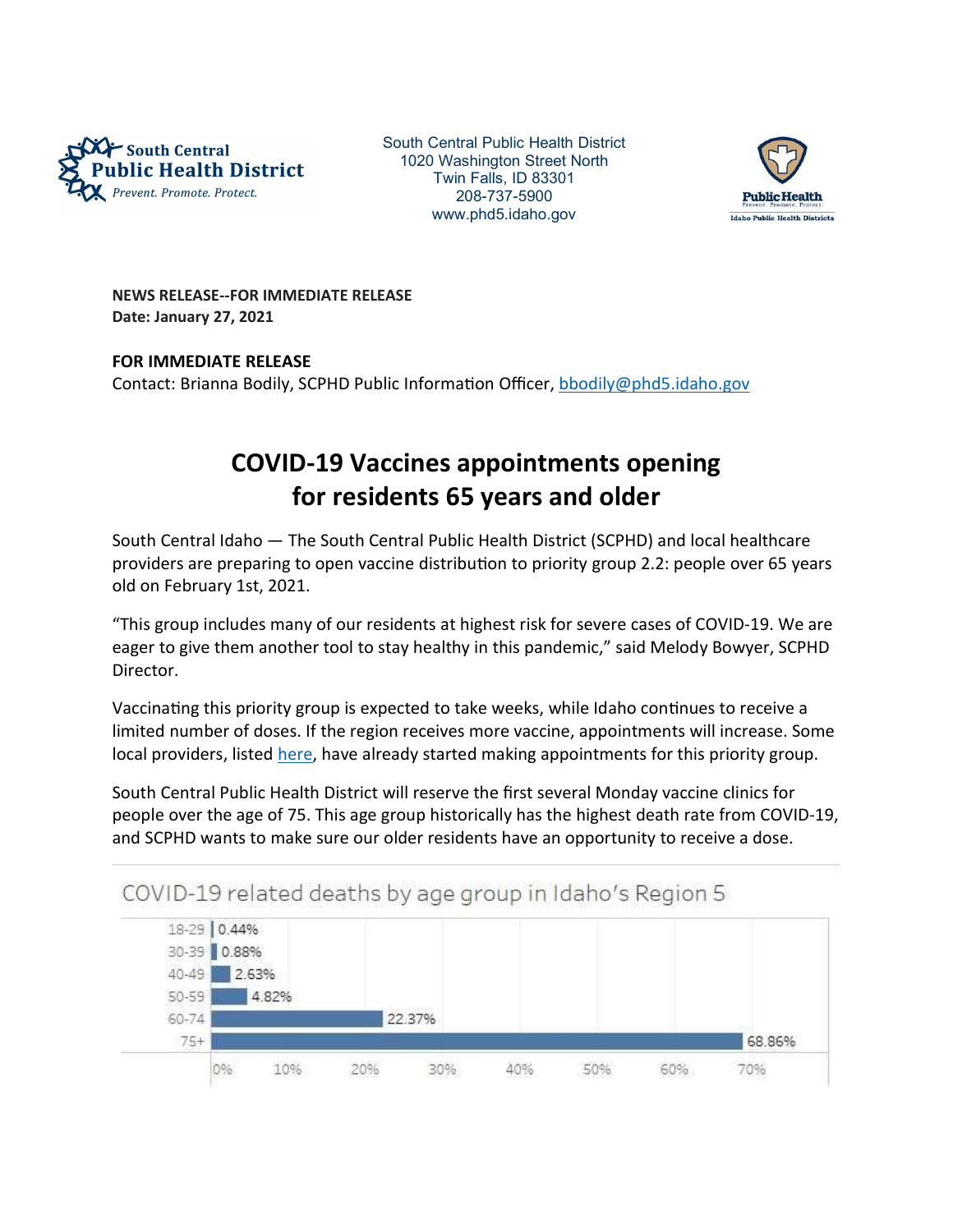Because vaccine supply is inconsistent, the health district will only schedule appointments a week in advance to ensure a dose is available for each appointment. If you qualify for vaccine and would like to set an appointment with the health district, please fill out this form to be placed on a waiƟng list. SCPHD staff members will use that list to call and fill all available vaccine appointments in the coming weeks. SCPHD will not provide vaccine to individuals who do not have an appointment.

Other local providers may follow different protocols depending on their own internal policies. If you would prefer to use a provider other than the health district, please refer to this list to select and contact a provider near you.

Any residents who qualify for vaccine in group 1 or subgroup 2.1, and haven't received a dose, are encouraged to sign up for a vaccine appointment as soon as possible.

"We have tens of thousands of residents over the age of 65 who are eager to receive vaccine. Demand for a dose is about to go up dramatically. If you qualify for a dose, don't wait to sign up for an appointment," said Logan Hudson, SCPHD Public Health Division Administrator.

Priority Group 1 includes:

- Hospital staff essential for care of COVID-19 patients
- Long-term care facility residents and staff (vaccine administration provided through the Pharmacy Partnership Program)
- Outpatient & Inpatient clinic/medical staff who are unable to telework
- Home healthcare providers
- Emergency Medical Services
- Dentists, dental hygienists, and dental assistants
- Pharmacists, pharmacy techs, and pharmacy aides
- Emergency management response workers
- Coroners
- First Responders
- School Nurses

Priority group 2.1 includes pre-K-12 school employees & childcare workers. See the full priority list on the state website: coronavirus.idaho.gov.

## Please honor any appointments you schedule. The vaccine has to be prepared in advance. Failing to show for your appointment places that dose at risk, and takes away another person's chance to be vaccinated.

If you do not qualify for vaccine in any of the current priority groups, you may sign up here for an email update alerting you when vaccine is available and how to sign up.

## More information on COVID-19 vaccine: